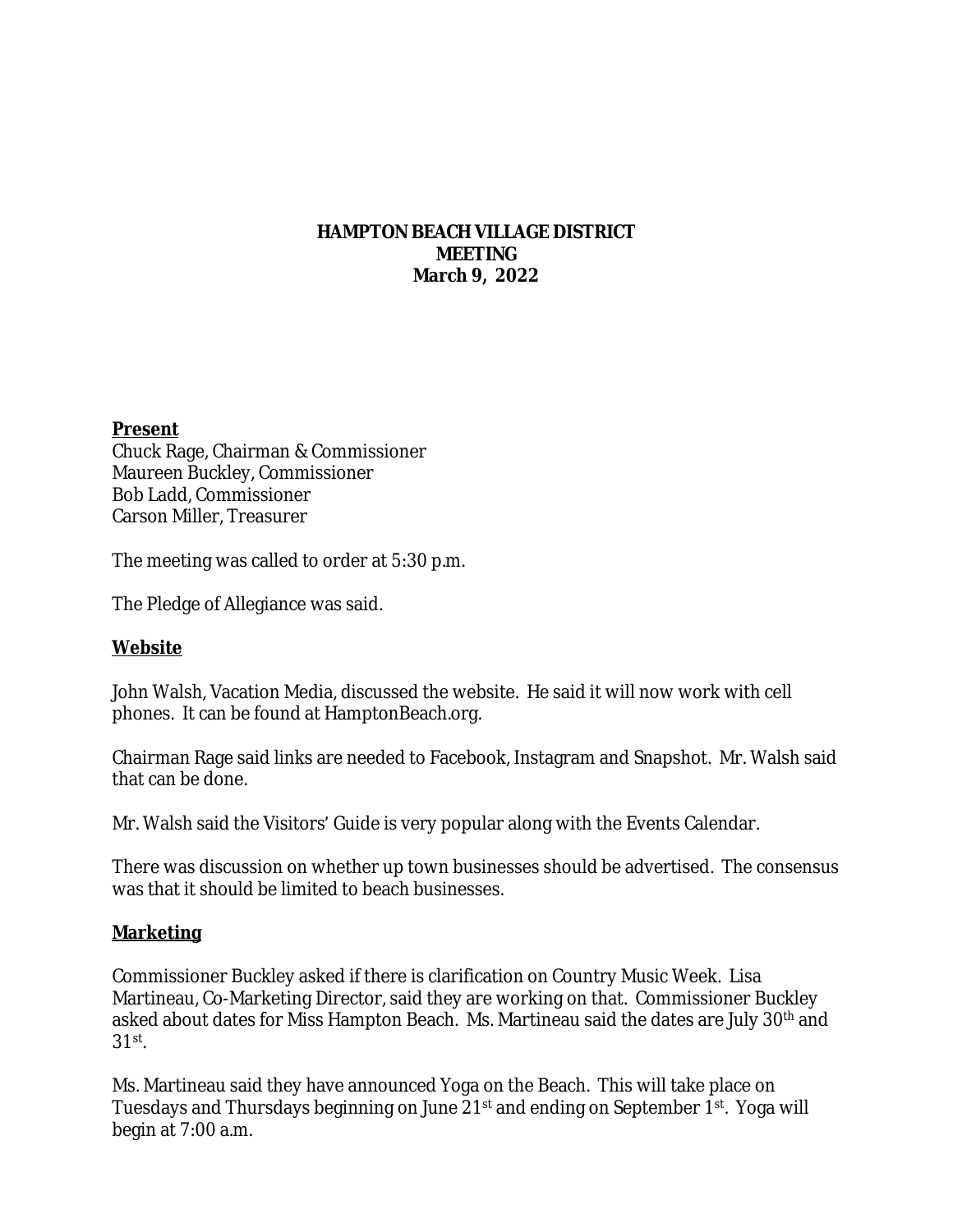Hampton Beach Village District March 9, 2022 Page 2

Another event will be Sand Art. Lessons will begin on July 18th and will end on September 1 st. Time will be 10:30 a.m. until 2:00 p.m.

Ms. Martineau said she is still working on the Scavenger Hunt. A decision will have to be made whether to have it for one week or for the entire summer.

# **Annual Meeting**

Chairman Rage said the Annual Meeting will be held on Friday, March  $25<sup>th</sup>$  at the Beach Fire Station. Voting will be held there from 1:00 p.m. until 7:00 p.m. The meeting will begin at 7:00 p.m. at which time budgets will be voted on. The Checklist is posted at Patriots Corner and the Lighthouse Market. Chairman Rage noted that if you are registered to vote in the Town of Hampton, that does not mean you can vote in the District. You must be registered in the District.. Proof of residency must be provided along with a photo ID. Chairman Rage said he hoped there would be a good crowd at the meeting.

Chairman Rage said he would like a vote to name one of the parking lots after Bob and Charlotte Preston who did so much for the Beach.

**Moved** by Commissioner Ladd, seconded by Commissioner Buckley, to name one of the parking lots after Bob and Charlotte Preston in honor of their work and generosity at Hampton Beach.

**Vote:** 3 yes, 0 no. Motion passed unanimously.

Commissioner Ladd said those who knew the Prestons should attend the Annual Meeting to show their respect for all the Prestons have done.

## **Old Business**

There was no Old Business.

## **New Business**

Chairman Rage asked for a Moment of Silence for Debbie White and Jimmy Preston who recently passed away.

## **Approval of Minutes**

The February, March and Annual Meeting Minutes will be addressed at the next meeting.